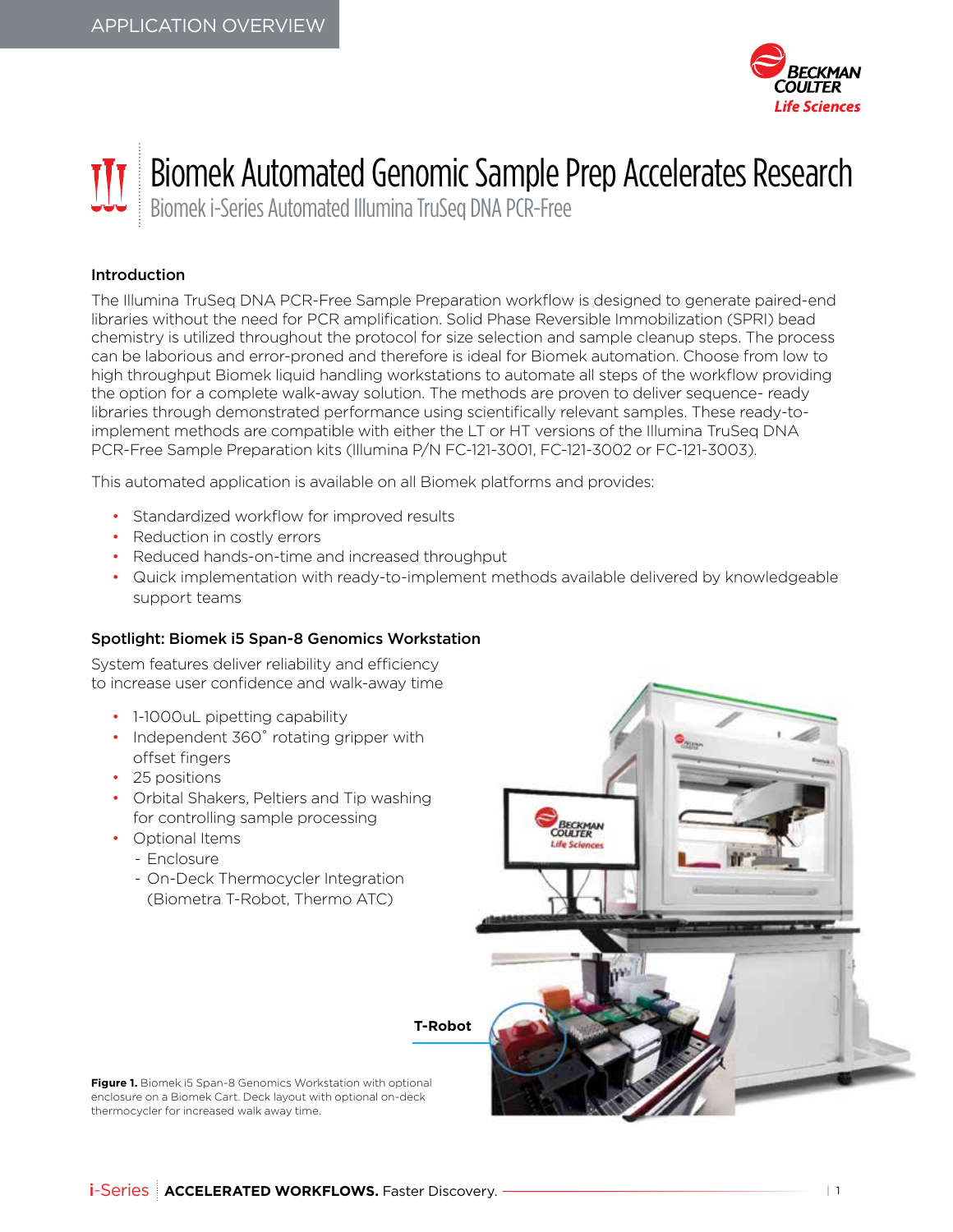#### Demonstrated Method Interface (DMI):

Three simple modules that provide the user full instructions to better ensure error-free method setup and provides users maximum flexibility for scheduling their day

1. Biomek Method Launcher (BML) — secure interface for selecting methods without affecting method integrity and manual control



method execution

**Figure 2.** Biomek Method Launcher provided an easy interface to start the method



**Figure 3.** Manual Control can be run through the launcher interface

2. Method Options Selector (MOS) — Select run-time options and maximize flexibility in daily scheduling and

| <b>Optimized for Biomek iSeries</b>                                         | Automated by Beckman Coulter, Inc. |
|-----------------------------------------------------------------------------|------------------------------------|
| <b>Method Options</b>                                                       |                                    |
| Enter Number of Samples: 36<br>1-96 samples                                 |                                    |
| Lise On-Deck Thermocycler? No                                               |                                    |
| Perform End Repair and Size Selection Procedure? @                          |                                    |
| Size Option: 350bp moets *                                                  |                                    |
| Perform Atailing, Adaptor Ligation, and Post Ligation Cleanup Procedure? in |                                    |
| Pause to Place Adaptor Labware on Deck?                                     |                                    |
| Adaptor Transfer Option: Illumina Index Tubes                               |                                    |
| Adaptor Transfer Option: Automatic Adaptor Transfer                         |                                    |
|                                                                             |                                    |
| Start run                                                                   | Abort                              |

**Figure 4.** Illumina TruSeq DNA PCR-Free Method Options Selector showing the different features and run options. Users can choose to run any number of samples between 1 and 96. The method is broken into modules based on Illumina's recommended stop points, so the user has the flexibility to run specific modules or full method. The MOS also provides the option for processing either 350bp or 550bp library insert size. Adaptors can be transferred by using Illumina 96-well DNA adapter plate or custom adapter labware. Adapter transfers can be automatic or by user-defined transfer file.

3. Guided Labware Setup (GLS) - Generated based on options selected in the MOS, and provides the user specific text and graphical setup instructions with reagent calculation



**Figure 5.** Guided Labware Setup showing reagent volumes and setup notes and guides the user for correct deck setup